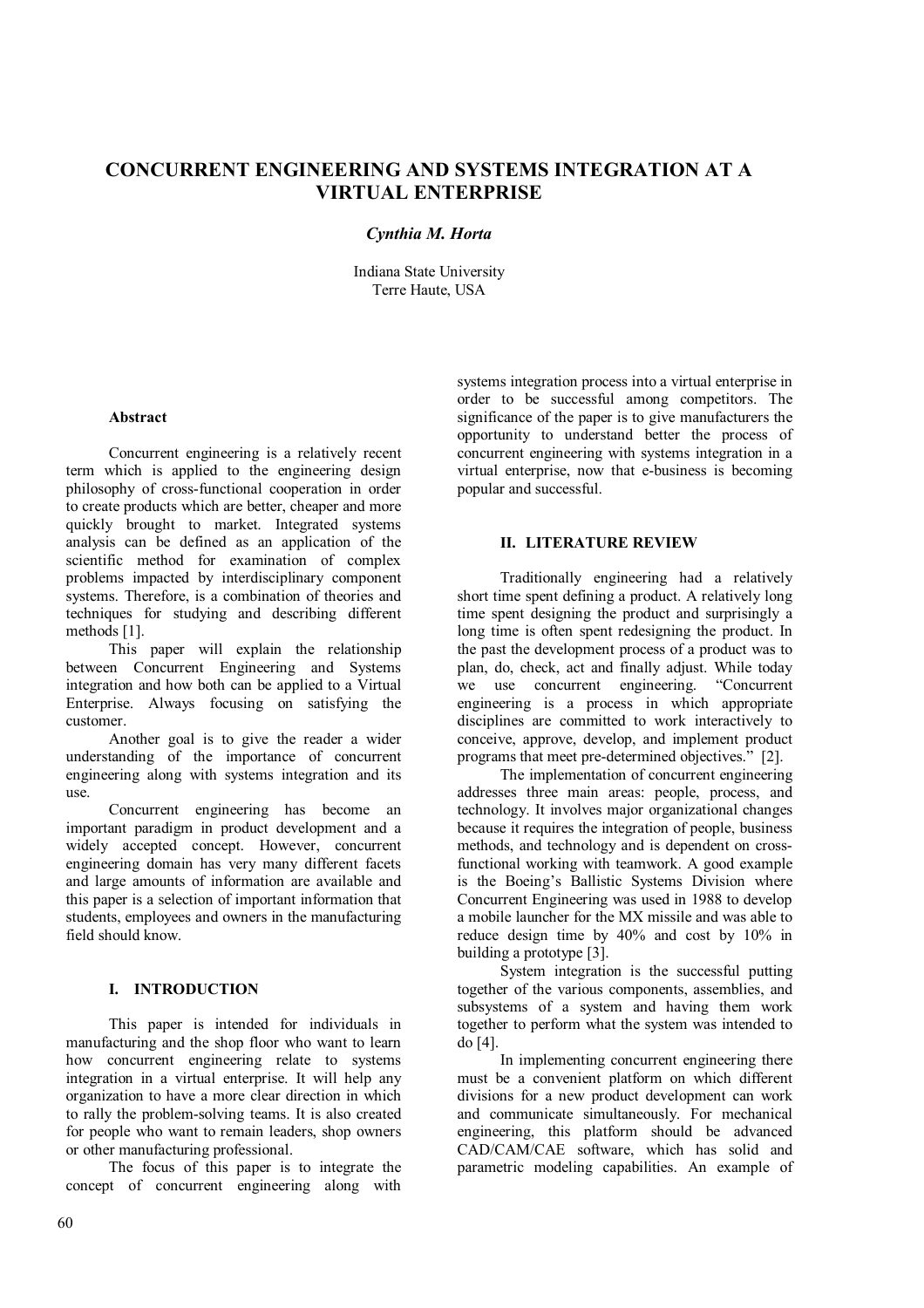software with these characteristics is SDRC's I-DEAS.



Fig. 1. Example of CAD/CAM/CAE software

Fig. 1.0 shows typical CAD/CAM/CAE software for Concurrent Engineering applications [2]. This software example can be simultaneously used by different teams for design, analysis, simulation, testing, manufacturing, quality control and marketing the virtual enterprise.

The concept of a virtual enterprise was developed and introduced in the 1980's. Youngsun Kwon, Hong-Kyu Lee, Sunmi Lee, and Jungsub Lee define the "pure" virtual enterprise as an enterprise that does not own traditional production factors based on the observation that these are the source of rigidity in the management of the real enterprise [5].

### **III. CONTENT**

Concurrent engineering has grown to a major industrial discipline enabling highly specialized and effective small and medium-sized enterprises to supply product/services to major industrial companies. The identification and development of architectures, tools, standards and organizational processes linked with integration of networked and information technology supported activities in the virtual enterprise are the key challenges into the integration [6].

Flexibility, responsiveness, scalability, maintainability, ease of use, integration and performance are examples of desirable life-cycle characteristics. Diverse methods are needed to engineer systems that exhibit desirable life-cycle characteristics and for engaging teams of people in critical life-cycle system development activities [7].

Important considerations when implementing concurrent engineering and systems integration are that component developers and system integrators must understand the key properties of the integration technologies they are applying to the virtual enterprise. Considerations to be aware of while being part of the team are:

a. Communication.

b. Easy exchange of information between software packages among the same domain.

c. The architecture used needs interoperability with a non-intrusive manner.

d. The architecture should use a publicly accessible meta-data developed and managed by the parties involved.

e. Data is an asset and the virtual enterprise needs quality data measured at all times.

f. Each island of information or data warehouse should have a responsible party in order to avoid incorrect or lost data.

g. Fast and simple accessibility to the data by users.

It is important to know that integration tools are becoming as essential as the design tools. Representation and evaluation of the service-level is a crucial aspect of integration. Automation to key portions of the integration process are critical and standard-based inter-operability of design-time tools is also a key to realizing the benefits of integration [8].

When serving multiple large vendors, manufacturers have to follow and support different communication technology environments as well as diverse executions of concurrent engineering business processes that make whole project a more complicated, which could increase cost. A possible solution is creating a service-oriented architecture supported by an XML model. Some of the challenges when implementing a service-oriented architecture are:

- the lack of interoperability between different systems;

- the underlying information and communication technology infrastructure;

 $-$  the procedures used within the virtual enterprise of the manufacturing community.

Fig. 2.0 shows the main goal of the systems architecture, which is to enable and promote the boundary less flow of manufacturing information within the virtual enterprise. It explains the general process of concurrent engineering, information and communication technology at a Virtual Enterprise [6].

In general this architecture for virtual enterprises in manufacturing will give the business 100% fulfillment of customer requirements, faster design, reduced time to prototype, faster decisionmaking and reduction of waste. It will also support all phases of the manufacturing concurrent engineering process while keeping the considerations such as: exchange of information between software packages.